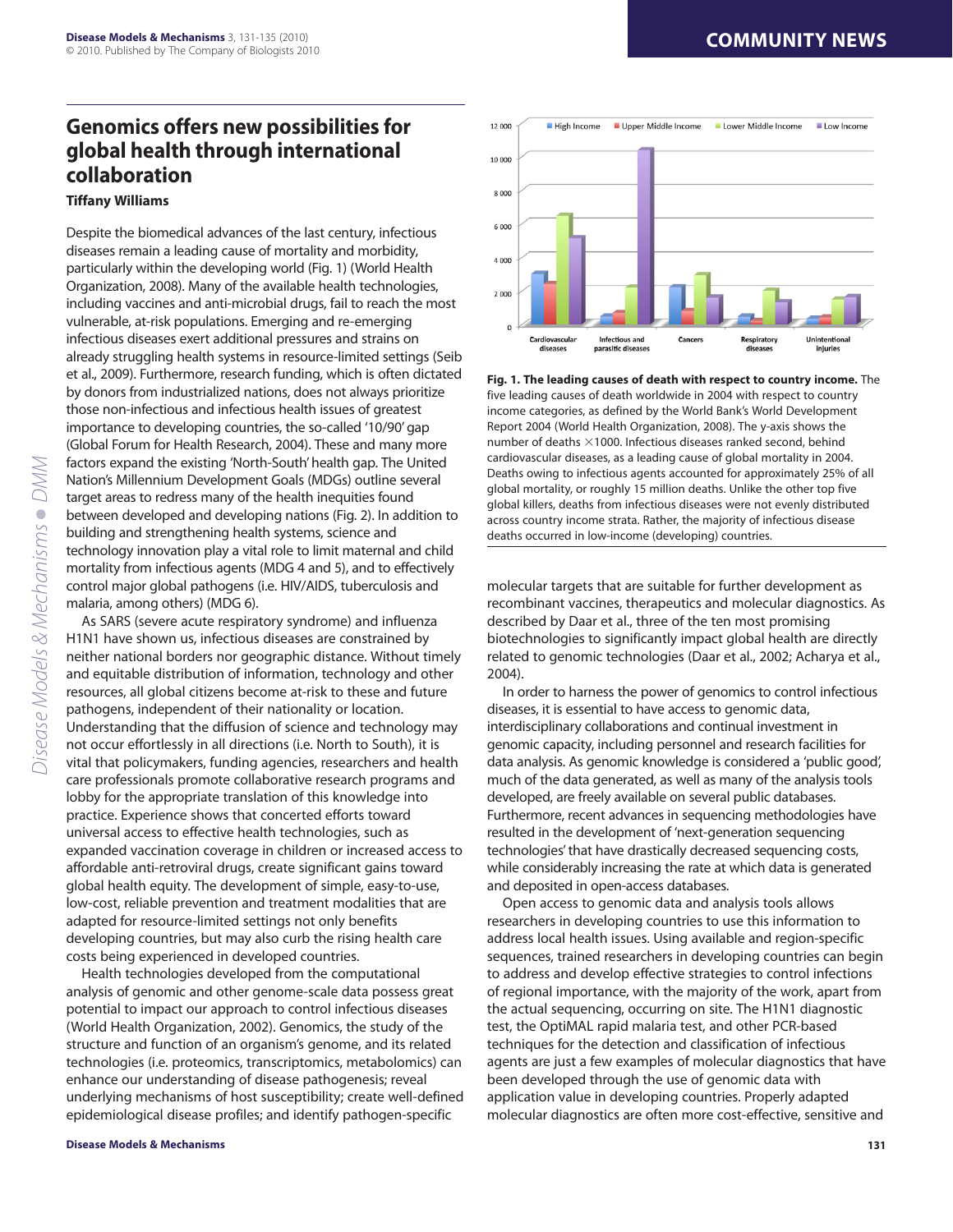| <b>Millennium Goals</b>                                 |
|---------------------------------------------------------|
| Goal 1 Eradicate extreme poverty and hunger             |
| <b>Goal 2</b> Achieve universal primary education       |
| <b>Goal 3</b> Promote gender equality and empower women |
| <b>Goal 4</b> Reduce child mortality                    |
| <b>Goal 5</b> Improve maternal health                   |
| Goal 6 Combat HIV/AIDS, malaria and other diseases      |
| <b>Goal 7</b> Ensure environmental sustainability       |
| <b>Goal 8</b> Global partnership for development        |

**Fig. 2. The Millennium Development Goals (MDGs).** The MDGs are eight measurable goals outlined in the Millennium Declaration, which was adopted by 189 nations in September 2000 at the UN Millennium Summit. These goals, to be achieved by 2015, seek to address the main development challenges in the world through a comprehensive and coordinated approach. The eight MDGs falls into four core thematic areas: poverty, education, health and sustainable development. Genomic applications to the control of infectious diseases can promote the achievement of MDGs 4, 5 and 6 through improved prevention, diagnosis and treatment.

specific, and less complicated to use, than non-molecular based diagnostics in resource-limited settings (Coloma and Harris, 2009). New molecular tests developed using genomic data are allowing public health officials to more effectively track disease incidence and understand the patterns of pathogen drug resistance. Recombinant vaccines developed from analyzing the genomes of the pathogens that cause meningitis, pneumonia and sepsis are in various stages of preclinical and clinical evaluation for efficacy. The use of genomic data significantly decreases the length of the discovery phase and hastens the initiation of clinical testing of new vaccines (Muzzi et al., 2007). In global health research, where resources are often limited, genomics research is a cost-effective and promising investment that will produce biotechnologies that are capable of making significant short- and long-term contributions to health.

Genomic approaches to control infectious diseases rely heavily upon the formation of interdisciplinary collaborations connecting genome-centric research centers with health professionals possessing clinical expertise in the management and treatment of these infectious agents in developing countries (Okeke and Wain, 2008). On-site researchers and clinicians are best able to articulate clinical observations, identify appropriate samples for sequencing, and translate the generated knowledge into practice. Researchers with genomic expertise are able to assess the appropriateness and applicability of various genomic tools to the problem at hand. These collaborations, when developed as equitable partnerships, increase the strength and relevance of the data to address local health concerns in developing countries. As the ultimate goal of such research is a reduction in the burden of infectious diseases, all major stakeholders, including the populations under study, must in the end be beneficiaries of any knowledge accrued. Including health care providers and researchers from developing countries in project development, implementation and analysis helps to ensure that the pathogen-specific data generated benefits the most-affected

populations. Furthermore, these collaborations serve to build local genomic capacity, which contributes to the continued application of genomic technologies to health issues within developing countries.

One example of applying genomics to the problem of infectious diseases is my dissertation project at Baylor College of Medicine in the Translational Biology and Molecular Medicine graduate program. Under the direction of George Weinstock and Wendy Keitel, my work focuses on global differences in the pathogenesis of Streptococcus pneumoniae serotype 1 infection.

Each year, approximately one million children under the age of five, mostly living in developing countries, die from invasive S. pneumoniae infections. In developing countries, S. pneumoniae serotype 1 is commonly isolated from lethal cases of invasive pneumococcal disease (IPD) in children as well as adults. This serotype has caused meningitis outbreaks throughout Western Africa, and a significant proportion of pneumococcal-associated mortality and morbidity in developing countries can be attributed to serotype 1 infections. By contrast, within developed countries, S. pneumoniae serotype 1 infections rarely result in mortality and are strongly associated with pneumonia and empyema, which are milder forms of IPD, in children. The molecular epidemiology of serotype 1 shows that isolates from developing and developed countries form distinct clonal complexes. Working with colleagues at the Medical Research Council Laboratories The Gambia (MRC-TG) (Banjul, The Gambia), University of Birmingham (Birmingham, UK), Baylor College of Medicine Genome Center (Houston, TX) and the Genome Center at Washington University in Saint Louis (St Louis, MO), we analyzed how the genomic backgrounds of clinical serotype 1 isolates from developed (European and North American) and developing (African) countries influence the observed differences in virulence.

Our genomic analysis is supplemented by research with murine models of IPD. This approach allows for a direct comparison of virulence between isolates from distinct settings, with populations that have varying genetic backgrounds and biases in their basic health status. The combination of genomics and animal models, along with other molecular biology techniques, allows us to identify potential molecular targets that are likely to curb serotype 1 infections and the associated mortality through prevention, early diagnosis and effective treatment.

The molecular targets suggested by our research for therapeutic intervention may be accessed by our Gambian collaborators for their potential use as molecular diagnostics and for their further development as effective vaccines and/or therapeutics. It is common and easy to assume that many of the health problems facing developing countries are because of a lack of resources and/or access to health care. However, as our research has shown in certain cases, the pathogens themselves can contribute to the observed difference in clinical outcomes between developed and developing settings, independent of population health status. This knowledge should further help to inform policy decisions targeting serotype 1 infections within developing countries, as well as provide a data resource to begin to develop effective strategies to prevent and treat this disease.

The success of this project is testament to the synergy of our international collaboration. The field and epidemiological foundation work of our Gambian collaborators provided us with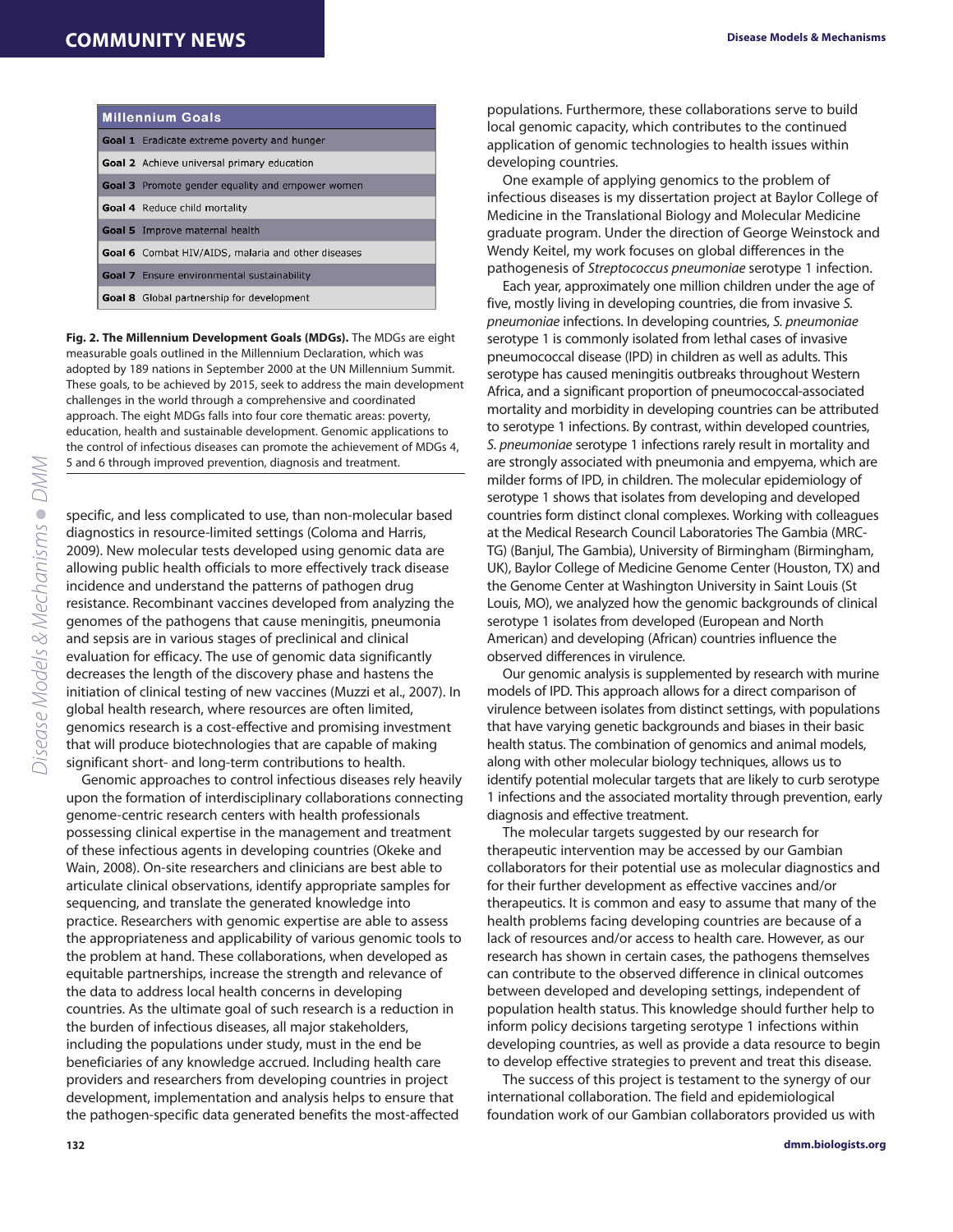a clear and focused scientific question, and provided access to a well-cataloged sample repository. After spending several months at the MRC-TG facilities and seeing first-hand the extensive research network that they have developed for epidemiological and clinical studies, I have a true appreciation for the pain-staking effort involved in sample and data collection by the dedicated field team at the MRC-TG. This work also highlights the absolute necessity of a 'field-to-bench' approach to translate genomic knowledge into application and evidence-based policy (i.e. 'bench to bedside'). Bolstered by our pneumococcal project and other on-going genomics-based projects, our Gambian collaborators hosted the first ever genomics-focused scientific meeting in The Gambia during December 2008. A pivotal component of this conference was a session in which local researchers and visiting scientists, including members of our pneumococcal genome project, engaged in a productive dialogue on how to build genomic capacity (including technology, personnel, computing infrastructure and the continued development of appropriate collaborations) in order to locally address the pressing health concerns of the regions.

After being introduced to this idea of using genomics to combat infectious diseases, my time as a graduate student has been a fulfilling experience demonstrating the real-world application of this concept in a feasible time scale. It is encouraging as a student to know that someone's level of training does not limit their ability to contribute to the promotion of health equity throughout the world.

Tiffany Williams (tmwillia@bcm.edu) is based at the Baylor College of Medicine, Houston, TX.

#### **REFERENCES**

- **Acharya, T., Kennedy, R., Daar, A. S. and Singer, P. A.** (2004). Biotechnology to improve health in developing countries – a review. Mem. Inst. Oswaldo Cruz. **99**, 341-350.
- **Coloma, J. and Harris, E.** (2009). Molecular genomic approaches to infectious diseases in resource-limited settings. PLoS Med. **6**, e1000142.
- **Daar, A. S., Thorsteinsdóttir, H., Martin, D. K., Smith, A. C., Nast, S. and Singer, P. A.** (2002). Top 10 biotechnologies for improving health in developing countries. Nat. Genet. **32**, 229-232.
- **Global Forum for Health Research** (2004). The 10/90 report on health research 2003- 2004. Geneva: Global Forum for Health Research.
- **Muzzi, A., Masignani, V. and Rappuoli, R.** (2007). The pan-genome: towards a knowledge-based discovery of novel targets for vaccines and antibacterial. Drug Discov. Today **12**, 429-439.
- **Okeke, I. N. and Wain, J.** (2008). Post-genomic challenges for collaborative research in infectious diseases. Nat. Rev. Microbiol. **6**, 858-864.
- **Seib, K. L., Dougan, G. and Rappuoli, R.** (2009). The key role of genomics in modern vaccine and drug design for emerging infectious diseases. PLoS Genet. **5**, e1000612.

**World Health Organization. Advisory Committee on Health Research** (2002). Genomics and world health / report of the Advisory Committee on Health Research. Geneva: World Health Organization.

**World Health Organization** (2008). The global burden of disease: 2004 update. http://www.who.int/healthinfo/global\_burden\_disease/2004\_report\_update/en/ind ex.html

doi:10.1242/dmm.005215

# **SFARI Gene: an evolving database for the autism research community**

# **Sharmila Banerjee-Basu and Alan Packer**

The Simons Foundation launched its autism research initiative (SFARI; http://sfari.org) in 2003 to generate new insight into the causes of autism spectrum disorder, and to advance diagnosis

and treatment. For readers of this journal, perhaps the most relevant foundation project is SFARI Gene (http://gene.sfari.org/), which will be described more fully below. This evolving database, funded by the foundation and created by Mindspec, Inc., houses comprehensive information on the human genetics of autism, as well as on relevant mouse models of the disorder.

In addition to SFARI Gene, the foundation currently funds approximately 90 principal investigators in three principal areas: gene discovery, molecular mechanisms, and cognition and behavior. SFARI's flagship project, the Simons Simplex Collection (https://sfari.org/simons-simplex-collection), engages 12 academic medical centers across North America to recruit 3000 'simplex' families with autism. Each such family has one child affected with autism, and both parents and at least one sibling are unaffected. Biospecimens are currently being banked and, upon completion of the recruitment effort in 2011, a complete database (https://sfari.org/sfari-base) will house exhaustive phenotypic information on each of the probands, as well as information generated by genome-wide surveys of copy number variation. Additional genetic data, and other data, will be imported as new research projects on the simplex collection are completed. This repository of human data is complemented by SFARI Gene, which collects valuable information from the published literature about other human genetic studies linked to corresponding animal models of autism.

#### **Overview of SFARI Gene**

It is becoming increasingly clear that autism is linked to many more genes than previously anticipated. The complex genetic architecture of neuropsychiatric disorders makes developing a genetic database for them both complicated and necessary in order to keep track of the numerous susceptibility genes uncovered by recent high-throughput methods. Several types of genetic variation, such as common variants of small effect (single nucleotide polymorphisms, SNPs), as well as rare single-gene mutations of large effect, can contribute to autism. Additionally, structural variations in the genome, such as microdeletions or duplications, are also associated with the disorder. In SFARI Gene, we have developed an integrative model and built a publicly available web portal for the ongoing collection, curation and visualization of genes linked to the disorder (Basu, 2009). The content of this resource originates entirely from the published scientific literature.

One important and unique feature of SFARI Gene is that it provides detailed annotation of the candidate genes to show their relevance to autism. All support studies are also included in the gene display page, with links to the abstract of the original articles in PubMed. Additionally, in order to provide a panoramic view of the molecular role of the autism-related genes, the reference section also includes citations that are (1) highly referred by the scientific community, and (2) recent recommendations of studies on the function of genes. A dedicated team of scientists at Mindspec continuously updates the annotations of the SFARI Gene entries with selected citations from the primary scientific literature. A panel of external advisors will soon provide additional annotations on the strength of the evidence implicating each gene in autism.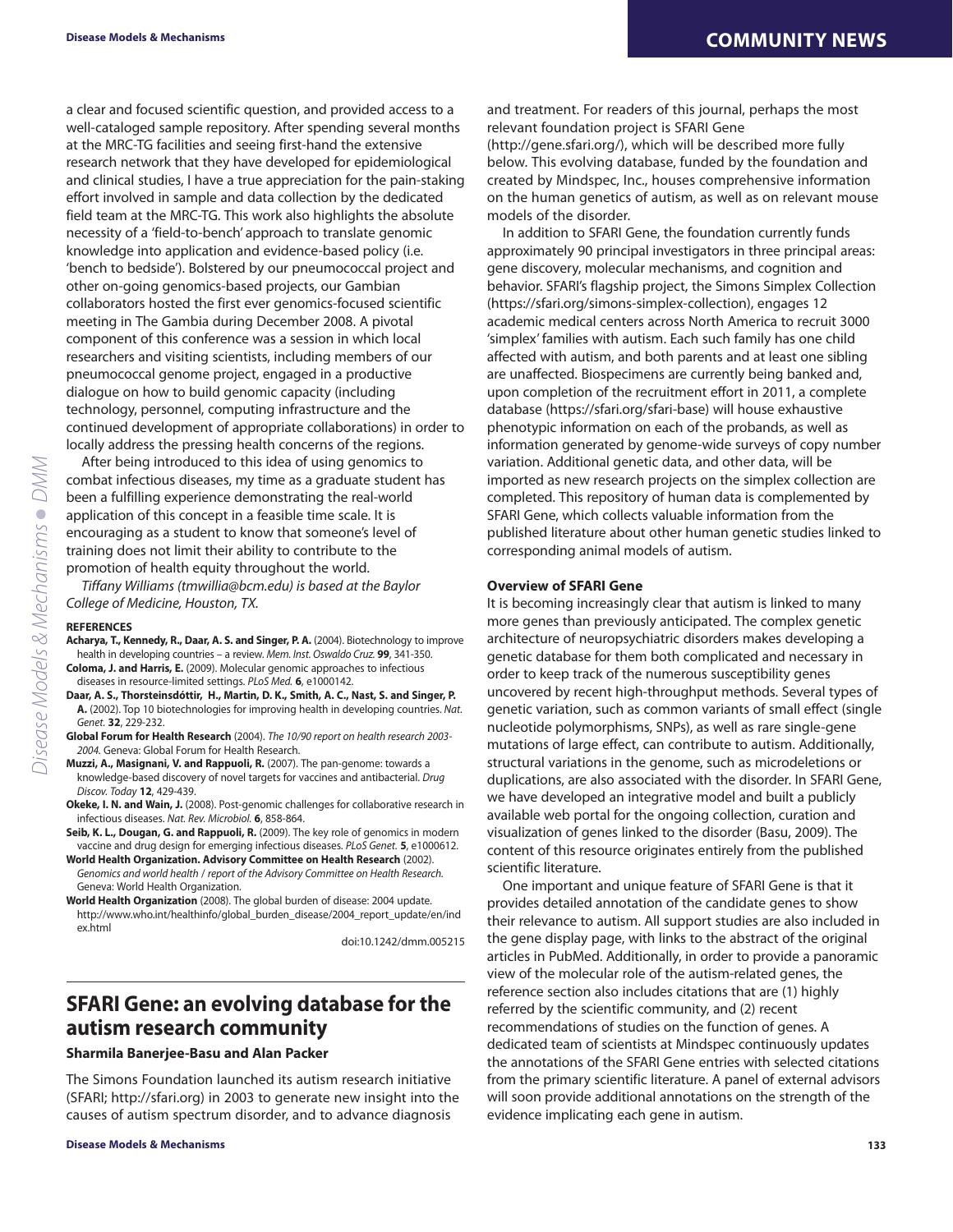| t                             |
|-------------------------------|
|                               |
|                               |
| I<br>١                        |
|                               |
| ļ                             |
|                               |
| I                             |
|                               |
|                               |
| ļ                             |
|                               |
|                               |
| $\overline{a}$                |
|                               |
| i<br>(                        |
|                               |
| ١                             |
|                               |
|                               |
|                               |
|                               |
|                               |
|                               |
| ¢<br>۱                        |
|                               |
| I<br>١                        |
|                               |
| Ï<br>١                        |
|                               |
| l                             |
|                               |
| j                             |
|                               |
|                               |
|                               |
|                               |
| I<br>١<br>۱                   |
|                               |
| I<br>١                        |
| I                             |
| ١                             |
| Ì                             |
|                               |
| ţ<br>J                        |
|                               |
| $\overline{\mathcal{L}}$<br>١ |

| (Back)                                 |                                           |                                                                                   | Search                             |                                                                                                           |                       |  |  |  |  |
|----------------------------------------|-------------------------------------------|-----------------------------------------------------------------------------------|------------------------------------|-----------------------------------------------------------------------------------------------------------|-----------------------|--|--|--|--|
| ASD Candidate Gene -                   |                                           |                                                                                   |                                    |                                                                                                           |                       |  |  |  |  |
|                                        |                                           |                                                                                   |                                    |                                                                                                           |                       |  |  |  |  |
|                                        |                                           |                                                                                   | t in                               |                                                                                                           |                       |  |  |  |  |
| Gene Symbol                            | Nign41                                    |                                                                                   |                                    |                                                                                                           |                       |  |  |  |  |
| Gene Name                              | neuroligin 4-like                         |                                                                                   |                                    |                                                                                                           |                       |  |  |  |  |
| Aliases                                | NL-4, NL4, Nlgn4                          |                                                                                   |                                    |                                                                                                           |                       |  |  |  |  |
|                                        |                                           |                                                                                   |                                    |                                                                                                           |                       |  |  |  |  |
| Model Species                          | Mos musculus                              |                                                                                   |                                    |                                                                                                           |                       |  |  |  |  |
| Model Type                             | Genetic                                   |                                                                                   |                                    |                                                                                                           |                       |  |  |  |  |
| Model Summary                          |                                           | Selective deficit in reciprocal social interaction and communication modeling ASD |                                    |                                                                                                           |                       |  |  |  |  |
| Number of Reports                      | $\mathbf{1}$<br><b>Phenotypic Profile</b> |                                                                                   |                                    |                                                                                                           |                       |  |  |  |  |
| Number of Models                       | $\mathbf{I}$                              | <b>Category</b>                                                                   | <b>Description</b>                 | <b>Experimental Paradigm</b>                                                                              | <b>Age at Testing</b> |  |  |  |  |
|                                        |                                           | leuroanatomy / Ultrastructure /                                                   |                                    |                                                                                                           |                       |  |  |  |  |
| <b>External Links</b>                  | Entrez Ge                                 | <b>cytoarchitecture</b>                                                           | Reduced Brain Size                 | <b>MRI</b> Volumetry                                                                                      | 3 months              |  |  |  |  |
|                                        |                                           | Social behavior                                                                   | Abnormal Aggression                | Modified Resident Intruder test                                                                           | 3 months              |  |  |  |  |
| References                             |                                           | Social behavior                                                                   | Reduced Social Interaction         | Direct contacts between genetically<br>identical pairs test.                                              | 3 months              |  |  |  |  |
| Primary                                | Reduced social interaction and            | Social behavior                                                                   | Abnormal Social Approach.          | Social preference test in tripartite<br>chamber.                                                          | 3 months              |  |  |  |  |
|                                        |                                           | Social behavior                                                                   | <b>Abnormal Aggression</b>         | <b>Resident Intruder test</b>                                                                             | 3 months              |  |  |  |  |
| <b>Various Models</b>                  |                                           | <b>Communications</b>                                                             | Reduced Ultrasonic Vocalization    | Call latency towards unfamiliar female<br>mouse in estrous.                                               | 3 months              |  |  |  |  |
|                                        |                                           | Developmental profile                                                             | No Change                          | Viability and fertility                                                                                   | 3 months              |  |  |  |  |
|                                        |                                           | Emotion                                                                           | No Change in anxiety               | Elevated plus maze taste for anxiety.                                                                     | 3 months              |  |  |  |  |
|                                        |                                           | Emotion                                                                           | No Change in anxiety               | Open field test.                                                                                          | 3 months              |  |  |  |  |
|                                        |                                           | Emotion                                                                           | No Change in exploratory activity  | Holeboard test for exploratory activity.                                                                  | 3 months              |  |  |  |  |
| <b>NLGN4X 1 KO HM</b><br>Jamain S 2008 |                                           | Emotion                                                                           | No Change in general curiosity     | Object preference testy for general<br>curiosity towards inanimate objects.                               | 3 months              |  |  |  |  |
|                                        |                                           | Learning & memory                                                                 | No Change in cognitive flexibility | Reversal training for cognitive flexibility. 3 months                                                     |                       |  |  |  |  |
|                                        |                                           | Learning & memory                                                                 | No Change in cued conditioning     | Cued and contextual fear conditioning.                                                                    | 3 months              |  |  |  |  |
|                                        |                                           | Learning & memory                                                                 | No Change in spatial learning      | Hidden platform test for spatial learning<br>and navigation.                                              | 3 months              |  |  |  |  |
|                                        |                                           | Motor phenotype                                                                   | No Change in muscle coordination   | Rota-rod test for motor performance and<br>muscle coordination.                                           | 3 months              |  |  |  |  |
|                                        |                                           | Seizure                                                                           | No Change in seizure propensity    |                                                                                                           | 3 months              |  |  |  |  |
|                                        |                                           | Sensory                                                                           | No Change in hearing               | Stimulus-response curve for auditory-<br>based startle reaction as a behavioral<br>evaluation of hearing. | 3 months              |  |  |  |  |
|                                        |                                           | Sensory                                                                           | No Change in olfaction             | Buried food finding test of olfaction.                                                                    | 3 months              |  |  |  |  |
|                                        |                                           | Sensory                                                                           | No Change in sensorimotor gating   | Prepulse inhibition of the acoustic startle<br>response as a measure of sensorimotor<br>gating.           | 3 months              |  |  |  |  |
|                                        |                                           | Sensory                                                                           | No Change in taste                 | Sucrose preference test for taste and<br>anhedonia.                                                       | 3 months              |  |  |  |  |
|                                        |                                           | Sensory                                                                           | No Change in vision                | Visible platform test for estimating vision. <sup>3</sup> months                                          |                       |  |  |  |  |
|                                        |                                           | Repetitive behavior                                                               | Not Reported                       |                                                                                                           |                       |  |  |  |  |
|                                        |                                           | Maternal behavior                                                                 | Not Reported                       |                                                                                                           |                       |  |  |  |  |
|                                        |                                           | Circadian sleep/wake cycle                                                        | Not Reported                       |                                                                                                           |                       |  |  |  |  |
|                                        |                                           | Homeostasis                                                                       | Not Reported                       |                                                                                                           |                       |  |  |  |  |
|                                        |                                           | Immune response                                                                   | Not Reported                       |                                                                                                           |                       |  |  |  |  |
|                                        |                                           | Neurophysiology                                                                   | Not Reported                       |                                                                                                           |                       |  |  |  |  |
|                                        |                                           | Molecular profile                                                                 | Not Reported                       |                                                                                                           |                       |  |  |  |  |

**Fig. 1. Display of animal models at multiple levels.** Mouse model reports pertaining to autism-candidate genes are collected by searching PubMed. Relevant information from these studies is extracted and counted for the number of reports and models. Next, the reports are collapsed under a single header representing the model gene entry. The entries are displayed at three levels: summary, model construction and phenotypic profile. The summary level includes a general description of the gene models, including the first report of the animal model(s) designated as primary reference with a link to the source abstract of the article in PubMed. Within the phenotypic profile page, an in-depth characterization of the model is provided using autism-specific annotation that has been specifically developed for this module.

## **A new module: animal models of autism**

SFARI Gene provides a comprehensive collection of animal models linked to autism. As in the gene module of the resource, the content of the animal model module is extracted from the published scientific literature and is manually annotated by expert biologists (notably including models that were generated even before the gene in question was implicated in autism). The attributes of the animal models in SFARI Gene include the detailed description of the type of genetic construct (knockout, knock-in, knockdown, overexpression, conditional, etc.), together with the wide spectrum of phenotypic features reported in the scientific literature.

To describe the various animal models of autism in a common annotation platform, we built an additional repository of

| <b>Search fields for:</b> |      |          |                              |  |  |
|---------------------------|------|----------|------------------------------|--|--|
| <b>Gene Symbol</b>        | - 69 | Rare     | <b>Add Constraint</b><br>-91 |  |  |
|                           |      | View All | Submit Query (Reset          |  |  |
|                           |      |          |                              |  |  |

**Fig. 2. The search engine in SFARI Gene.** Selecting the 'animal model' dataset from the selection menu will invoke data fields that are specific for the animal model module. The animal model dataset can be searched by gene symbol, gene name, model types or phenotype categories as described in PhenoBase.

standardized terms/controlled vocabulary of mouse behavior, and other molecular features that are relevant for the biology of autism. The core behavioral features of autism involving higher order human brain functions, such as social interactions and communications, can only be approximated in animal models; therefore, our annotation strategy includes other autismassociated traits, such as seizures and circadian rhythms, which are heritable and more easily quantified in animal models. This data model attempts to capture and organize mouse phenotypic data in clinically relevant domains that are used to define autism. To this end, we developed PhenoBase, a look-up table for annotating models with controlled vocabulary, for describing animal models in a systematic fashion. One important feature of our annotation model is the inclusion of experimental paradigm in the phenotypic profile page. This feature of SFARI Gene provides a crucial assessment of the strength and specificity of the animal models. An example of an annotated animal model entry in SFARI Gene is shown in Fig. 1.

### **Searching SFARI Gene for animal models**

The animal model module is seamlessly integrated within the gene portal so that the data can be searched and retrieved using a single search engine. This configuration essentially links two different types of datasets: genes and animal models. From the search page, users select the dataset and navigate based on their requirements (Fig. 2). The information can be searched and displayed in several ways, including complex Boolean queries. Animal model entries are displayed at three levels. At the first level of display in the summary row format, each entry is annotated with gene symbol, gene name, model species,